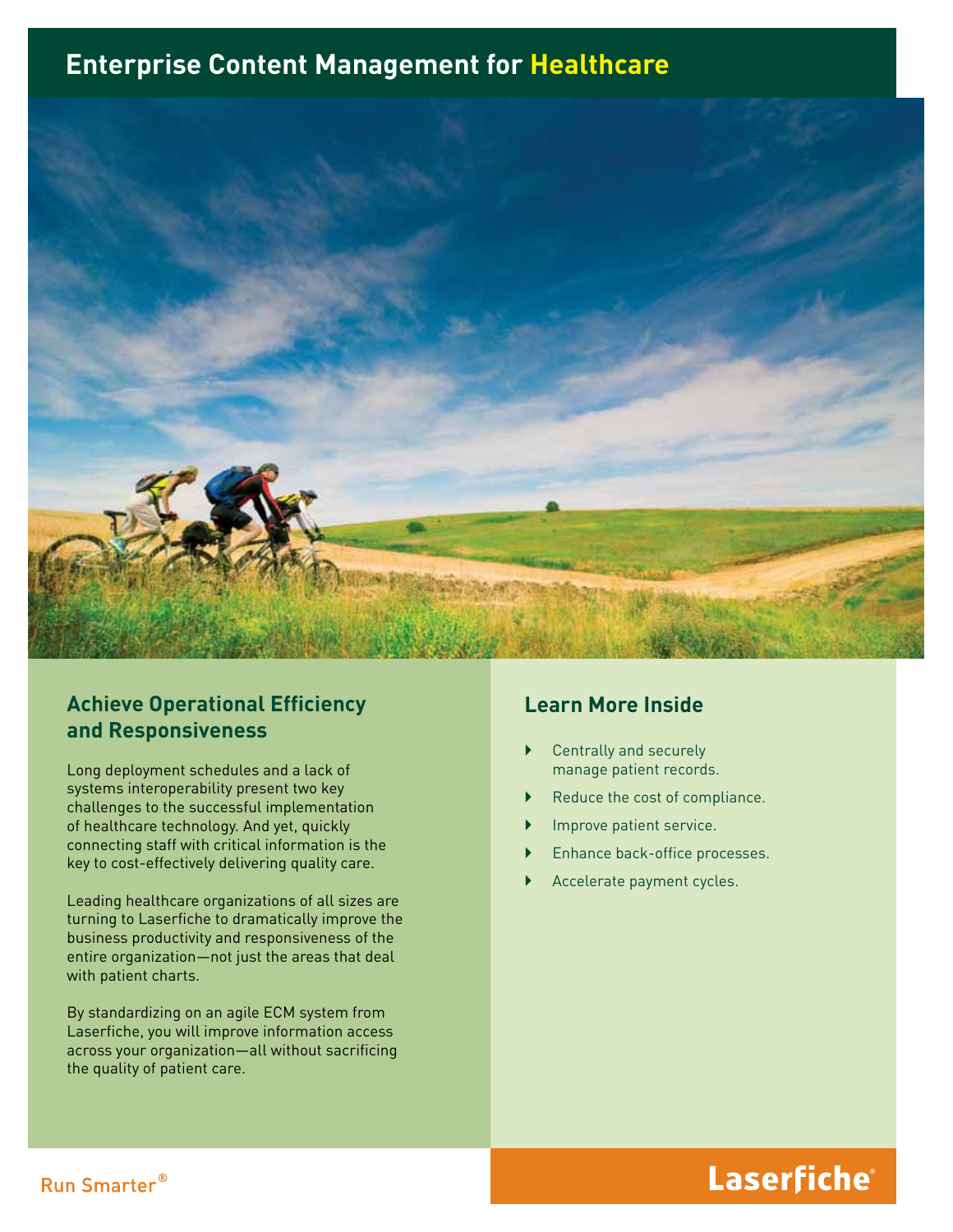# **ECM:** A Critical Complement to EHR/EMR How Laserfiche ECM Complements EHR/EMR

Many organizations believe that EHR/EMR systems promote organizational efficiency, but they are limited to managing structured content, leaving providers with no way to store, locate, route, review or approve unstructured content such as:

- $\blacktriangleright$  Supporting patient information including admissions items, outside lab reports and medical history files.
- **Back-office documentation including EOBs, invoices, purchase** orders, compliance records and employee files.

Laserfiche allows healthcare organizations to centrally and securely manage all of their content, providing a critical complement to EHR/EMR, HIS and other clinical and back-office applications.



#### **Capabilities**

Automatically route documents—with e-mail notifications and time-out alerts—through verification, coding and claim-preparation processe

Improve chart accessibility.

Increase record security.

Decrease the cost of handling and storing paper records.

Offer preliminary diagnostics.

Offer advanced diagnostics.

Offer e-prescribe functionality.

Offer practice management functionality.

Manage patient records.

Scan doctors' handwritten notes into patient records.

Electronically capture and store EKGs.

Link scanned patient documentation to electronic medical records.

Automatically route information.

Offer audit trail tracking for HIPAA compliance.

Retrieve encounter forms, charts, EOB forms, checks and correspondence directly from billing applications.

Scan and organize payer applications, diplomas, licenses, CVs and CMEs.

Digitize paperwork in employees' personnel files an provide employees with secure access to their HR r

Manage partnership and joint venture agreements, files, contracts, compliance records and correspond

|                | <b>EHR/EMR</b>    | ECM                          |
|----------------|-------------------|------------------------------|
|                | $\checkmark$      | $\blacktriangledown$         |
|                |                   | $\checkmark$                 |
|                | $\checkmark$      | $\checkmark$                 |
|                |                   |                              |
|                | $\langle \rangle$ |                              |
|                |                   |                              |
|                | $\checkmark$      |                              |
|                | $\checkmark$      | $\checkmark$                 |
|                |                   | $\checkmark$                 |
|                |                   | $\overline{\checkmark}$      |
|                |                   | $\checkmark$                 |
|                |                   | $\checkmark$                 |
|                |                   | $\checkmark$                 |
|                |                   |                              |
| s.             |                   |                              |
|                |                   |                              |
| ıd<br>ecords.  |                   |                              |
| case<br>dence. |                   | $\left\langle \right\rangle$ |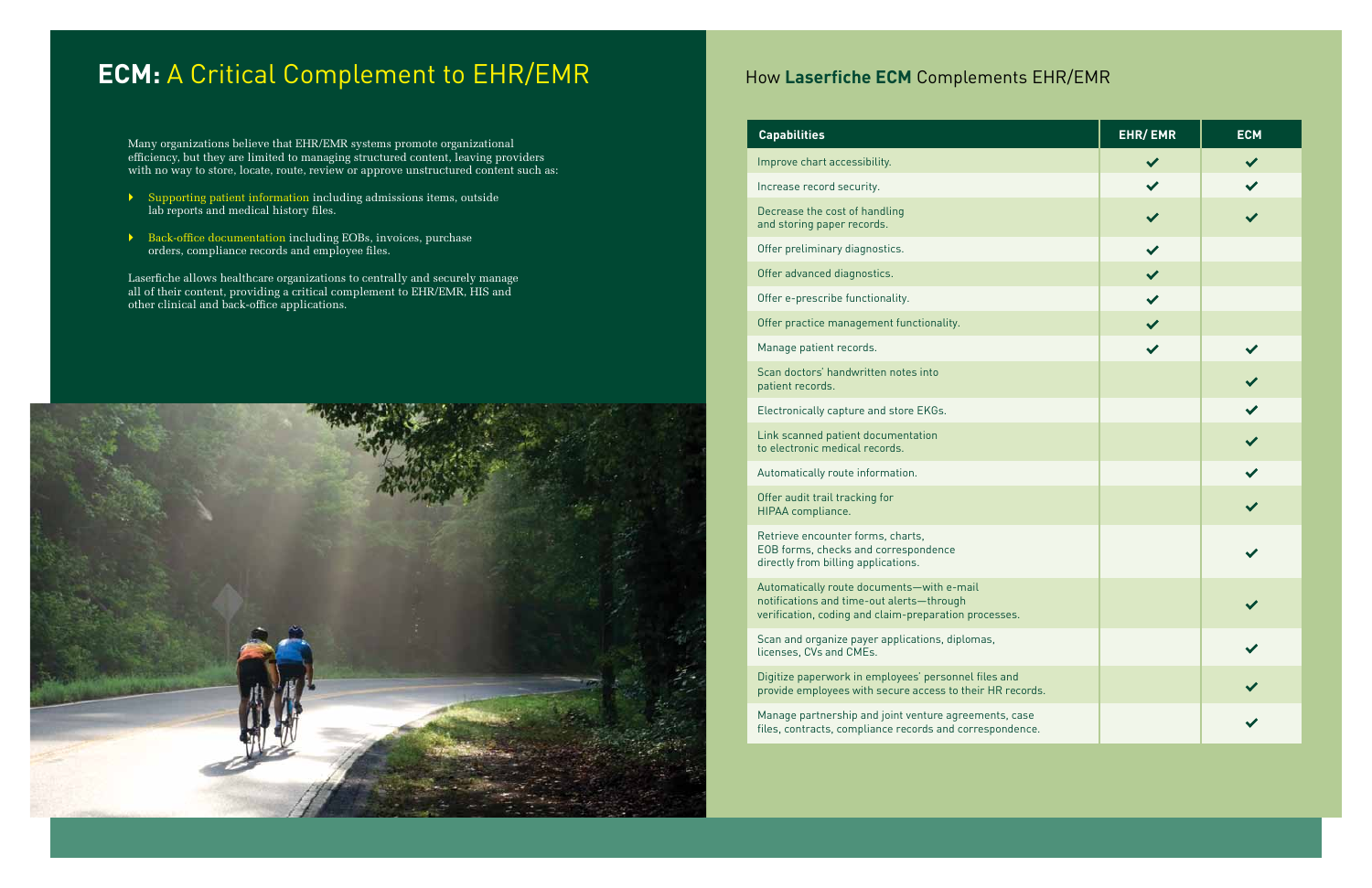# **Business Benefits:**  Agile ECM in Everyday Use



### **Centrally** and **Securely** Manage Patient Records

Whether or not your organization has an EHR/EMR system in place, Laserfiche increases efficiency by providing a central and secure digital repository for all patient information, including:

 $\blacktriangleright$  EKGs

With Laserfiche, our physicians don't have to piece together a complete patient record from a variety of sources, wait for someone else to finish reviewing a chart or wait for my department to make them a copy. They just log into Laserfiche and everything is right there!

Extensive search capabilities enable staff members to quickly locate information buried deep within records, while flexible workflow rules automatically route records to the providers who need them. This saves time and effort for your staff, and it also reduces gaps in communication between healthcare providers and decreases duplicate testing.

- ` Ultrasounds ` X-rays
- Pathology reports
- Lab results  $\blacktriangleright$  Advance directives
- ` Medical history files
- ` And more

**Michelle Rosson** / HIM Director / Regional Medical Center at Memphis

### Improve **Efficiency**, **Security** and **Patient Care** Enterprise-Wide

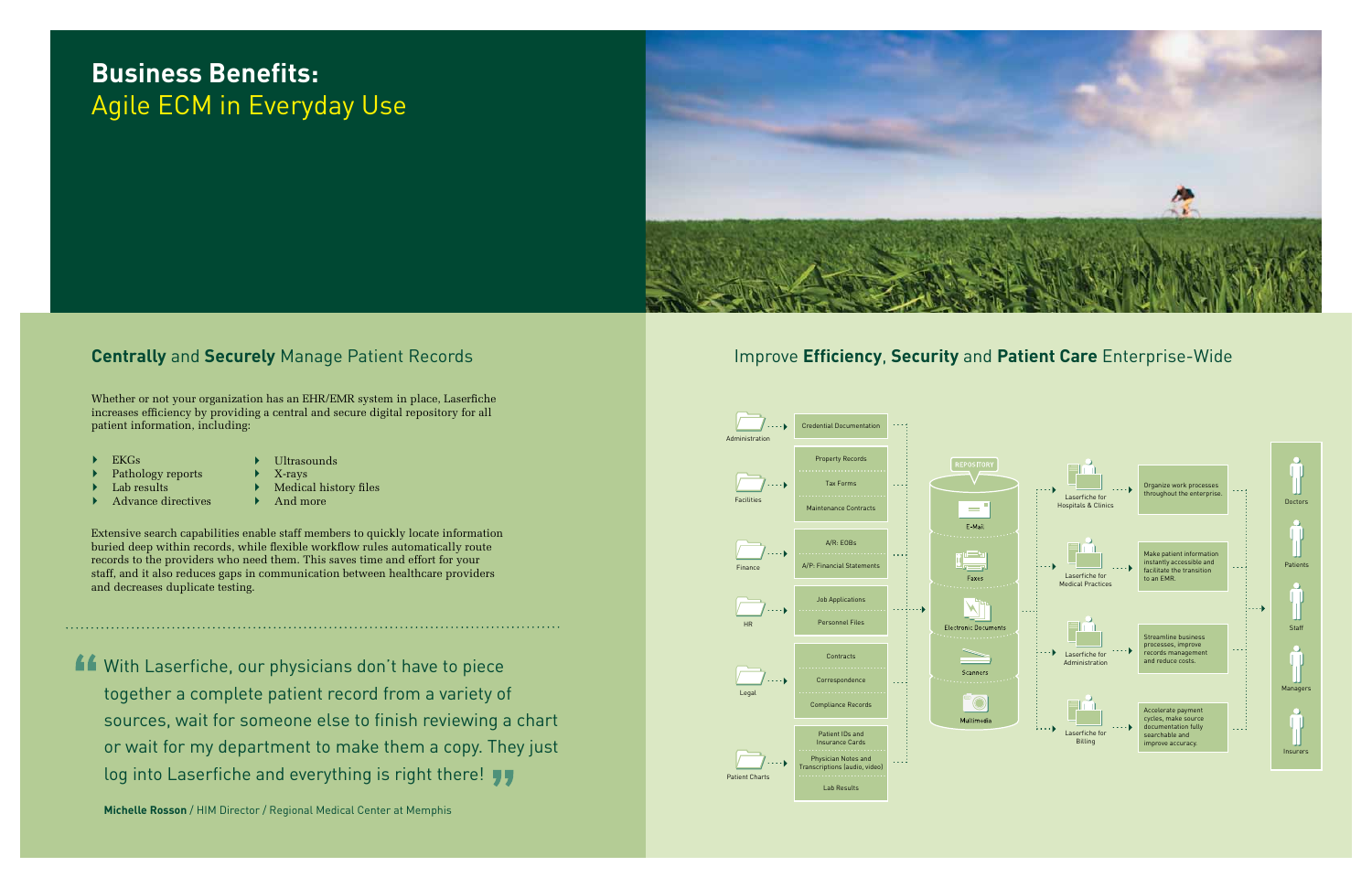### **Improve Patient Service**

Laserfiche streamlines admissions procedures and simplifies the work of front-desk personnel by allowing them to quickly scan and retrieve admissions items such as driver's licenses, referrals, insurance cards and more.

Laserfiche also automates the filing process, accelerating admissions and making it easy to link digital content in the Laserfiche repository to electronic medical records stored in an EHR/EMR.

- **Accelerate information** retrieval and answer patient inquiries faster.
- $\blacktriangleright$  Reduce misfiling and document loss, along with their related costs.
- $\blacktriangleright$  Eliminate the expense associated with copying, filing, transporting and storing paper documents.
- $\blacktriangleright$  Automatically route test results and updates to physicians as soon as information is entered into Laserfiche.

- $\blacktriangleright$  Use audit trails to demonstrate adherence to established retention and access procedures.
- ` Minimize the risk of non-consensual release of protected health information (PHI) by limiting access by user, role, folder, document and/or data field.
- **Ensure proper destruction** of expired patient records.

It's much safer having patient information in a secure, electronic repository than to have paper copies of records lying around on people's desks. No one can access Laserfiche without a log-in and a password. Even then, everyone's level of access is tailored specifically to their role and responsibilities.

### **Reduce** the Cost of Compliance

Laserfiche serves as the records management cornerstone of your HIPAA and Joint Commission compliance initiatives. It provides comprehensive security that protects sensitive patient data while still allowing authorized personnel instant access to the information they need to deliver outstanding care.

With Laserfiche, healthcare organizations:

After implementing Laserfiche, the speed at which we can process applications skyrocketed. We're currently completing approximately 1,500 applications a month, which is up from just under 800 a month a year back.

**Tracy Guzman-Barron** / Administrative Services Supervisor / Fertility Centers of Illinois

### **Enhance** Back-Office Processes

Although there is currently a great deal of focus on the efficiencies that can be gained by employing EHR/EMR systems, these systems are focused exclusively on patient records. In contrast, ECM provides back-office benefits across the entire organization, including:

- ` **Accounting:** Simplify the payment cycle by automatically routing requisitions and linking documents that must be matched or reviewed for payment, such as purchase orders, bills of lading and invoices.
- ` **Credentialing:** Streamline the credentialing process by scanning and organizing payer applications, diplomas, licenses, CVs, CMEs and contracts, and then routing application packets to reviewers such as department chairs, the medical executive committee and/or the board.
- ` **Facilities Management:** Manage property and equipment purchase records, warranties, tax forms, lease agreements and repair and maintenance contracts.
- ` **Human Resources:** Automate the hiring and HR onboarding process, secure paperwork in employees' personnel files and manage record retention schedules.
- ` **Legal:** Manage partnership and joint venture agreements, case files, business and employment contracts, compliance records and correspondence.

**Ryan Boe** / Corporate Credentialing Manager / Molina Healthcare

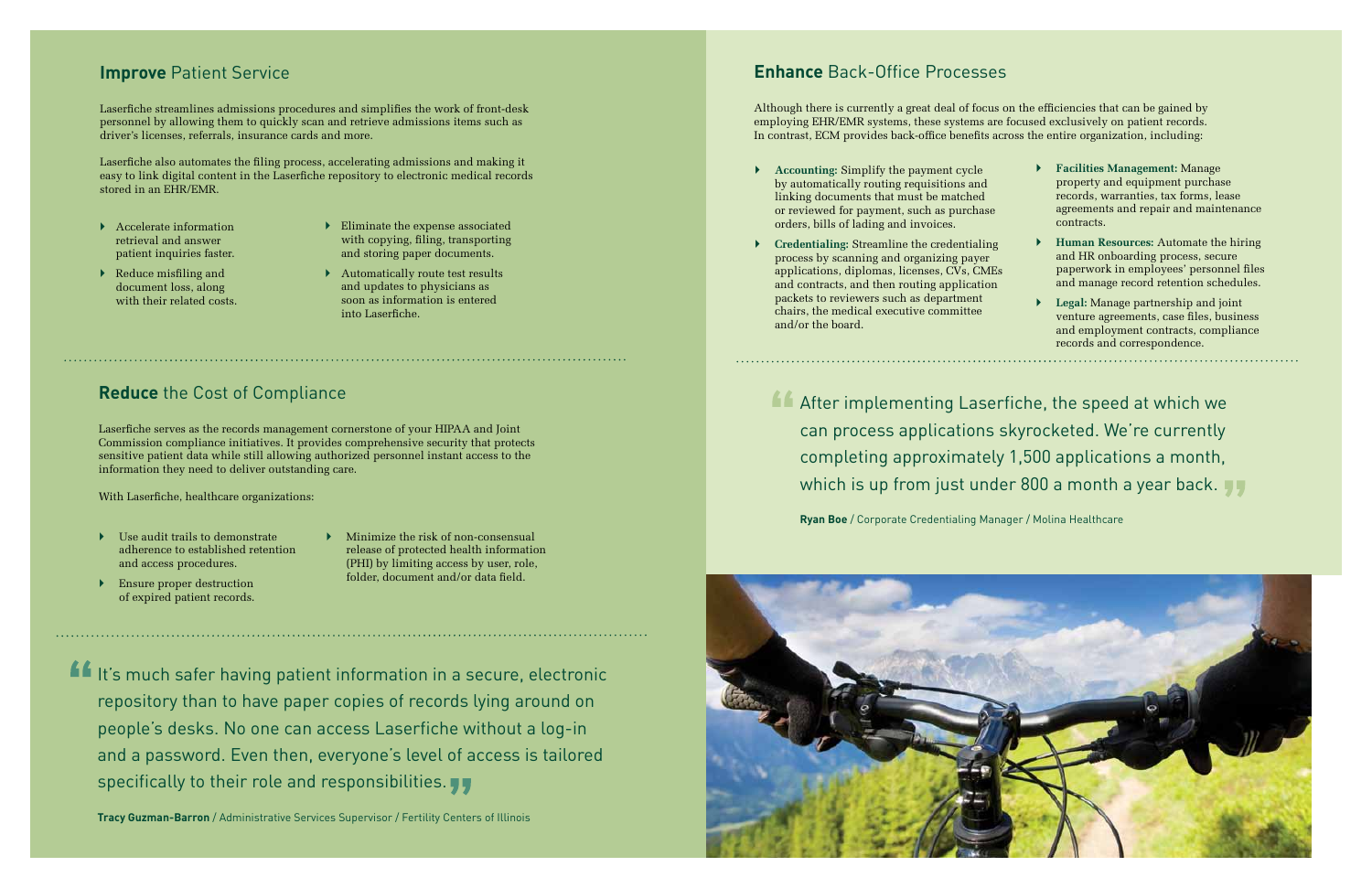Laserfiche **streamlines the billing process** by eliminating time-consuming searches and providing claim processors and service representatives with on-demand access to EOBs, claims, statements and remittance information. It also **increases efficiency** by adding staff members who can work remotely.

- $\triangleright$  Scan charts and other documents at the point of service, and automatically route them through verification, coding and billing workflows.
- $\blacktriangleright$  Shorten billing cycles and enable faster discrepancy resolution with on-demand access to EOBs, claims, statements and remittance information.
- ` Perform electronic ADT-to-chart reconciliation.
- $\blacktriangleright$  Manage interactions with primary, secondary and tertiary payers more efficiently.
- $\triangleright$  Simplify integration with coding, billing and other applications with an open architecture and support for the HL7 protocol.

At the end of just two weeks, we had a fully functional system and the coders were coding remotely. Getting this kind of technology in place normally takes months.

**Marsha Hunter** / Medical Records Director / Iredell Memorial Hospital

# **Automating Billing** for Speed, Service and

Competitive Advantage

- Paper documents.
- Electronic documents.
- Faxes.
- CDs.
- FTP upload.
- E-mail. • HL7/ANSI.

- Import electronic documents.
- Monitor network FTP, fax and e-mail folders for automatic import.
- Sort and scan paper documentation.
- Convert electronic documents to non-proprietary TIFF format for long-term archival.
- Automatically name, file and index documents.
- Extract information from your billing application to fill in template fields.

- Route charge forms to appropriate personnel for verification, coding and billing input.
- Create work lists based on client, date of service, follow-up flags or other userdefined fields.

• Scan payer EOBs for easy search and retrieval.

- Scan checks.
- Post checks in billing system.\*

• Analyze accounts by referring to source documents in Laserfiche.

• Transmit collection reports from Laserfiche to provider.

- Record billing codes, notes and annotations on the archived image.
- Input billing information manually from annotated charge forms, or integrate your billing application with Laserfiche to automatically pull billing codes from the annotated images.
- Transmit electronic claims via a clearinghouse.\*
- Mail hardcopy claims to payer.\*

- Locate original EOBs and related documentation.
- Electronically redact as needed for submittal.
- Send documents directly from Laserfiche to secondary and tertiary payers.

\* Occurs outside Laserfiche.

### Automate Billing Work Processes — **and Get Paid Faster**

#### **1.** Document Types **5.** Claim Submission

#### **6.** EOB Management

#### **7.** Payment Posting

#### **9.** A/R Analysis

#### **10.** Payment

#### **2.** Import and Capture

#### **3.** Billing and Coding

#### **4.** Workflow and Work Lists

#### **8.** Secondary and Tertiary Filings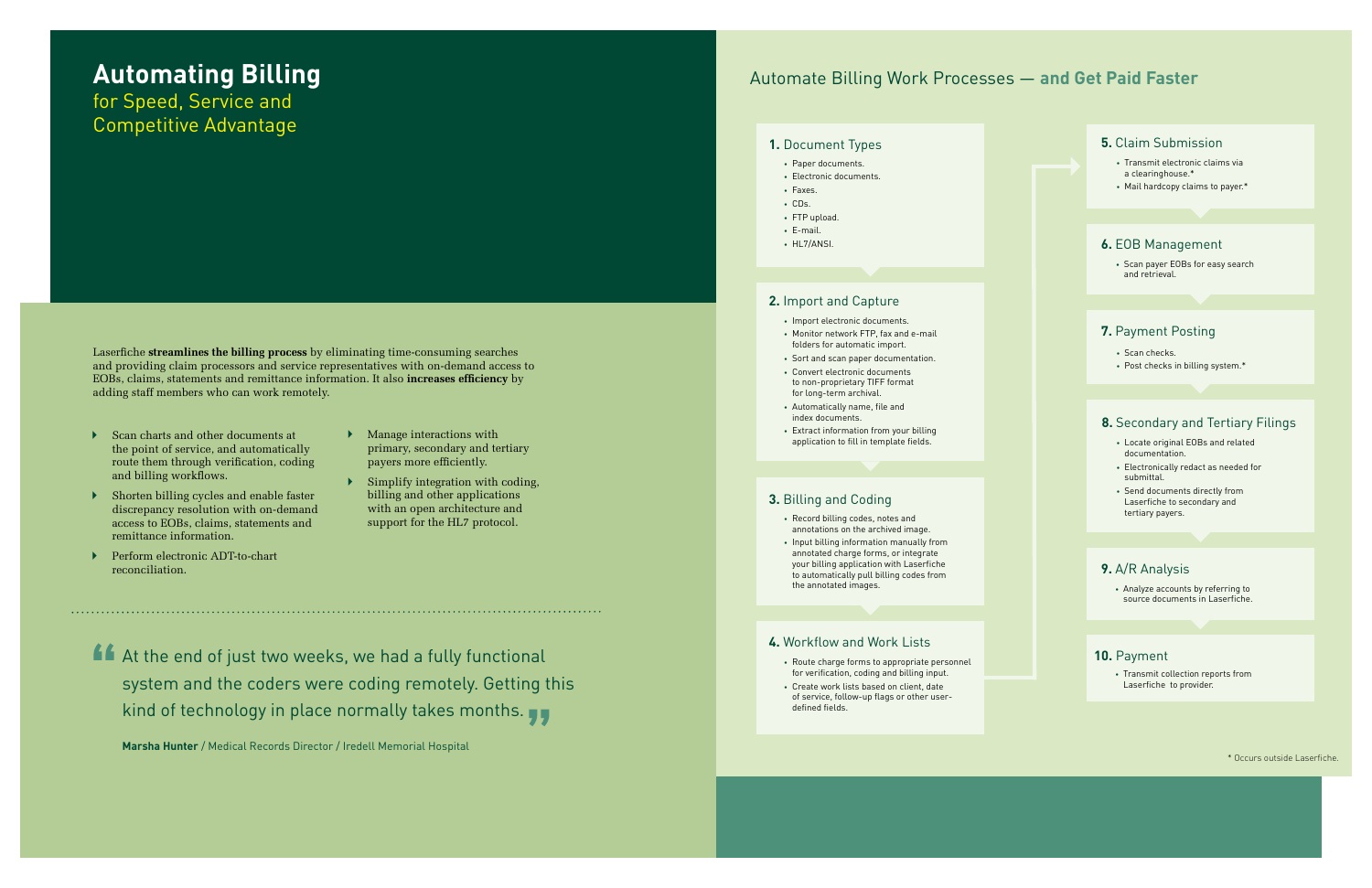# Bottom-line **Benefits**

By leveraging the power of an agile ECM system from Laserfiche, healthcare organizations enhance their ability to securely manage all organizational content without hampering the productivity of their clinicians, IT staff or front- and back-office employees.



### **Doctors**

- $\blacktriangleright$  Centralizes and stores electronic medical records without forcing major changes to the clinical workflow.
- $\blacktriangleright$  Minimizes the need for training with a user-friendly system that includes familiar Windows features such as right-click menus and flexible folder structures.
- $\blacktriangleright$  Adapts to the way doctors already work rather than requiring them to use computers in the exam room or spend time typing notes into the system after appointments.
- $\blacktriangleright$  Provides centralized control over information storage, security and disposition while still empowering other areas of the organization to configure the system to meet their needs.
- **>** Simplifies system maintenance and administration with Microsoft®-standard administration tools.
- **Enables role-based access** rights and permissions to be assigned directly to Active Directory groups.
- $\triangleright$  Streamlines admissions procedures by enabling instant search and retrieval of patient information.
- ` Eliminates the need for copying, filing, transporting and storing paper documents.
- $\blacktriangleright$  Enables staff to quickly respond to patient inquiries.

### **IT Group**

- $\blacktriangleright$  Minimizes manual data entry when digitizing employee records, legal contracts, compliance records, tax forms and more.
- $\blacktriangleright$  Automates accounts payable processing.
- $\blacktriangleright$  Streamlines the credentialing process.

**B** Shortens billing cycles by automatically routing information through the verification, coding and billing workflow.

**Enables faster discrepancy** resolution with on-demand access to EOBs, claims, statements and remittance







## **Front Office**

### **Back Office**

- **Billing**
- - information.
- $\blacktriangleright$  Eliminates lost and misplaced files.